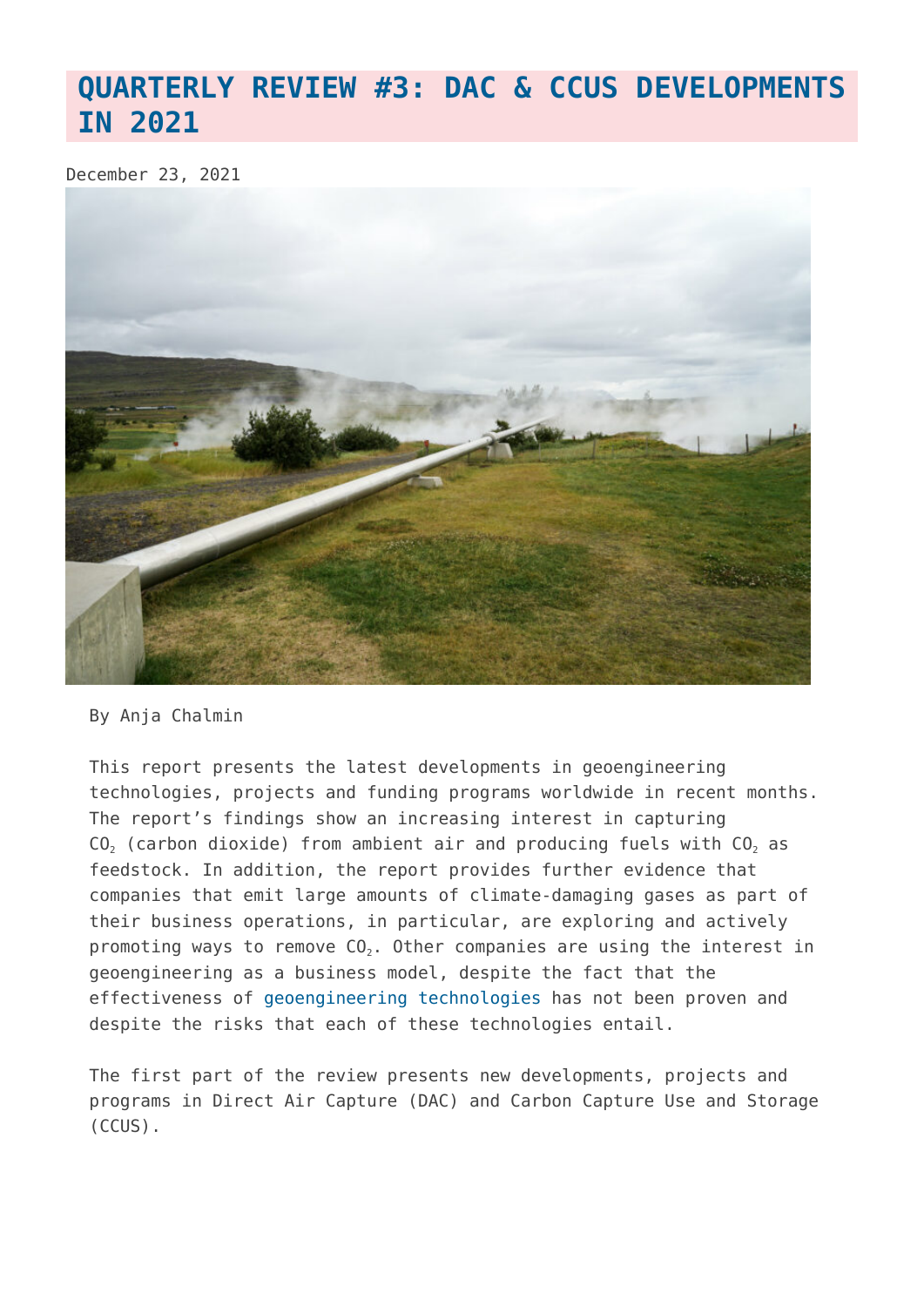## **DIRECT AIR CAPTURE (DAC) CAPACITY IN ICELAND TO INCREASE TENFOLD BY 2024 AND OTHER NEWS IN THE FIELD OF DAC & CCUS**

Direct Air Capture (DAC) is the process of capturing  $CO<sub>2</sub>$  or other greenhouse gases from ambient air using filters. The captured  $CO<sub>2</sub>$  is then either used commercially, often for the production of synthetic fuels or for enhanced oil recovery (Carbon Capture Use and Storage –  $CCUS$ ). Or the captured  $CO<sub>2</sub>$  is injected underground for long-term storage (Carbon Capture and Storage – CCS). This section mainly deals with projects and programmes that aim to further develop DAC technology – the approaches range from basic research to scaling. Projects that employ already existing DAC technology to produce consumer goods can be found in the following section on CCUS. The fact that DAC is still undergoing basic research, especially with regard to costs, efficiency and energy consumption, shows that after more than a decade of research with extensive public and private funding, DAC is still in its infancy.

### **USA**

In 2021, the National Energy Technology Laboratory (NETL) organised a kick-off meeting for a DAC project funded by the U.S. Department of Energy (US-DOE) under the funding opportunity announcement *(FOA) DE-FOA-0002188, "Novel Research and Development for the Direct Capture of Carbon Dioxide from the Atmosphere".* [Electricore](https://map.geoengineeringmonitor.org/other/u-s-federal-funding-for-dac-electricore), a consortium from the private sector, public sector and research, aims to combine and optimize a DAC process developed by the Swiss Climeworks AG and a CO<sub>2</sub> capture process developed by Svante (BC, Canada). With this project, Electricore plans to test the optimized DAC system at a site near Palm Spring, California.

The Texan [company Co2Rail](https://map.geoengineeringmonitor.org/ggr/co2rail-company) was founded in 2021 and aims to develop a rail-based DAC system. The DAC modules are to be attached to trains that are used in regular traffic. The energy for the DAC system is generated from the kinetic energy of the braking trains. Solar cells on the roof of the railcars could provide additional energy for DAC. The  $CO<sub>2</sub>$  filter does not need a fan because the trains are in motion. The company's goal is to offer a DAC technology that uses little land and less energy compared to already existing DAC technologies.

The Oakland-based company [AirCapture](https://map.geoengineeringmonitor.org/ggr/aircapture) aims to develop a modular DAC system to deliver captured  $CO<sub>2</sub>$  where it is needed, primarily to avoid transport costs and impurities. The company does not specify which DAC technology will be used in the modular DAC system.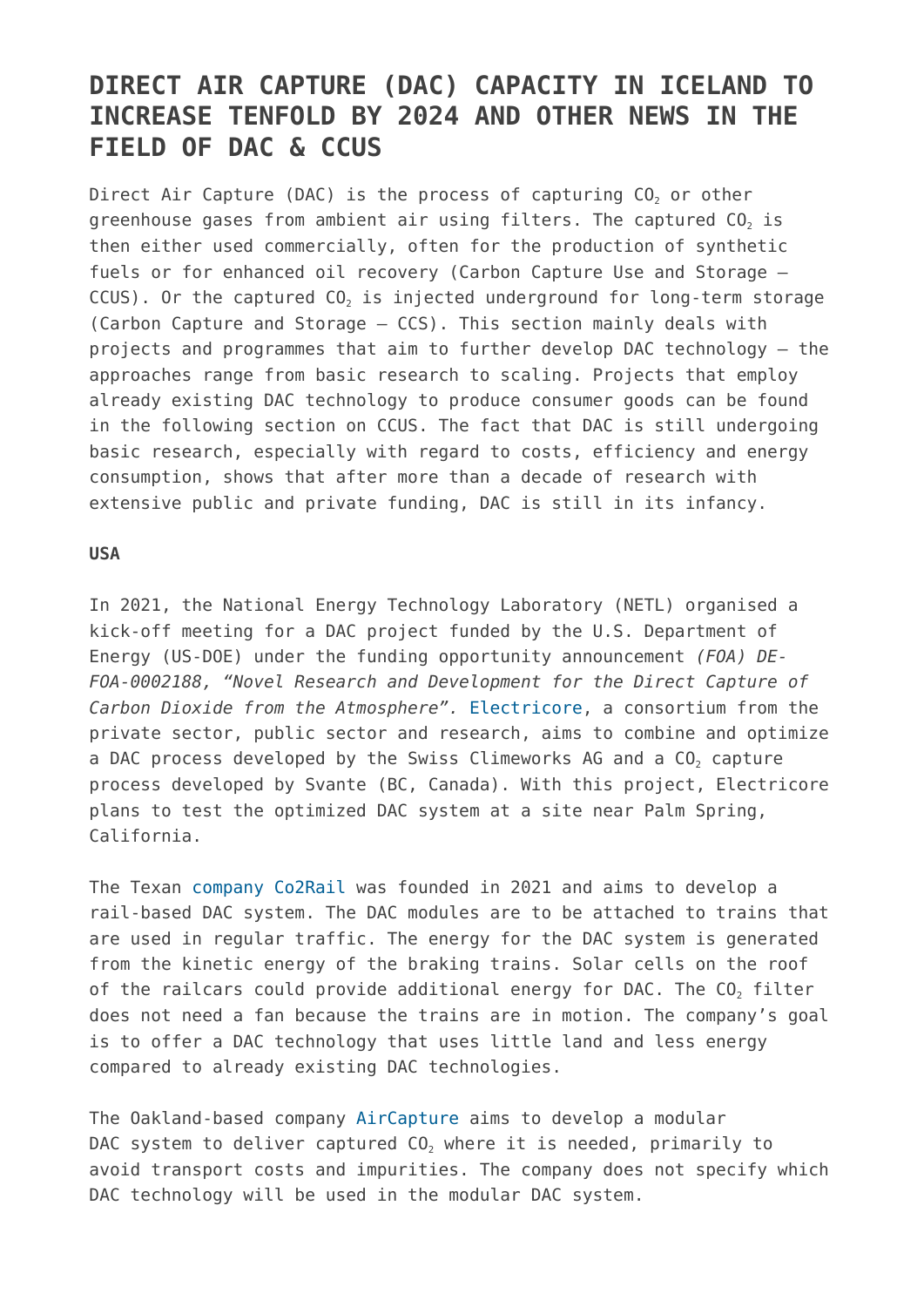In 2021, the [US administration](https://map.geoengineeringmonitor.org/other/us-doe-federal-funding-for-dac-(2021-funding-round)) published the funding opportunity announcement (FOA) number DE-FOA-0002481, "Materials and Chemical Sciences Research For Direct Air Capture Of Carbon Dioxide", and in June 2021, the US-DOE announced six grant projects. In August 2021, the US-DOE [announced](https://science.osti.gov/-/media/bes/pdf/Funding/2021/FY2021_DAC_Awards_20210722.pdf?la=en&hash=253EEF11CC4CB90ED26DE3B721210DD90668F2B9%20,%20https://blogs.illinois.edu/view/7447/209089630) nine additional projects selected for funding. These new projects will conduct basic research into the development and synthesis of novel materials and energy-efficient approaches to capturing CO<sub>2</sub> from ambient air. The institutions conducting these projects include: Oak Ridge National Laboratory (ORNL, Oak Ridge, TN), Northwestern University (Chicago, IL), Case Western Reserve University (Cleveland, OH), North Carolina A&T State University (Greensboro, NC), Washington State University (Pullman, WA), Lawrence Berkeley National Laboratory (LBNL, Berkeley, CA), Oregon State University (Corvallis, OR), University of Illinois Urbana-Champaign (Champaign, IL), Oklahoma State University (Stillwater, OK). In November 2021, the US-DOE [announced](https://www.energy.gov/articles/secretary-granholm-launches-carbon-negative-earthshots-remove-gigatons-carbon-pollution) its "*new goal to remove gigatons of carbon dioxide (CO2) from the atmosphere and durably store it for less than \$100/ton of net CO2-equivalent*".

The [University of Illinois](https://map.geoengineeringmonitor.org/other/university-of-illinois-) is among the projects selected in the June 2021 round of awards. The University, based in Champaign, Illinois, will develop three preliminary designs for large-scale DAC operations "and work with partners to perfect the designs to permanently store  $C_0$ , at underground facilities in Wyoming, Louisiana and California". The DAC technology will be provided by the Swiss Climeworks AG. The three [test sites](https://indiaeducationdiary.in/university-of-illinois-istc-led-team-to-design-large-scale-system-for-direct-air-capture-and-storage-of-carbon-dioxide-in-the-u-s/) will be located:

(1) in Southern California, near the Salton Sea. This DAC site will be powered by geothermal energy and the captured  $CO<sub>2</sub>$  will be stored in a saline aquifer.

(2) in Louisiana. The trial site will be powered by solar energy and the captured  $CO<sub>2</sub>$  will be stored in a saline aquifer.

(3) in Wyoming. The DAC site will be powered by wind energy. The captured  $CO<sub>2</sub>$  will be stored in a depleted fossil gas reservoir.

The project partners include: Climeworks AG, Kiewit Power Engineers, Lawrence Livermore National Laboratory, Gulf Coast Sequestration, North Shore Energy, Sunpower, Ormat, and Sentinel Peak. In August 2021, the University was [granted](https://science.osti.gov/-/media/bes/pdf/Funding/2021/FY2021_DAC_Awards_20210722.pdf?la=en&hash=253EEF11CC4CB90ED26DE3B721210DD90668F2B9%20,%20https://blogs.illinois.edu/view/7447/209089630) another research project under the same US-DOE funding announcement, this time titled "Reversible Electrochemical Capture/Release of Carbon Dioxide Mediated by Electrostatically-Enhanced Charge Transfer".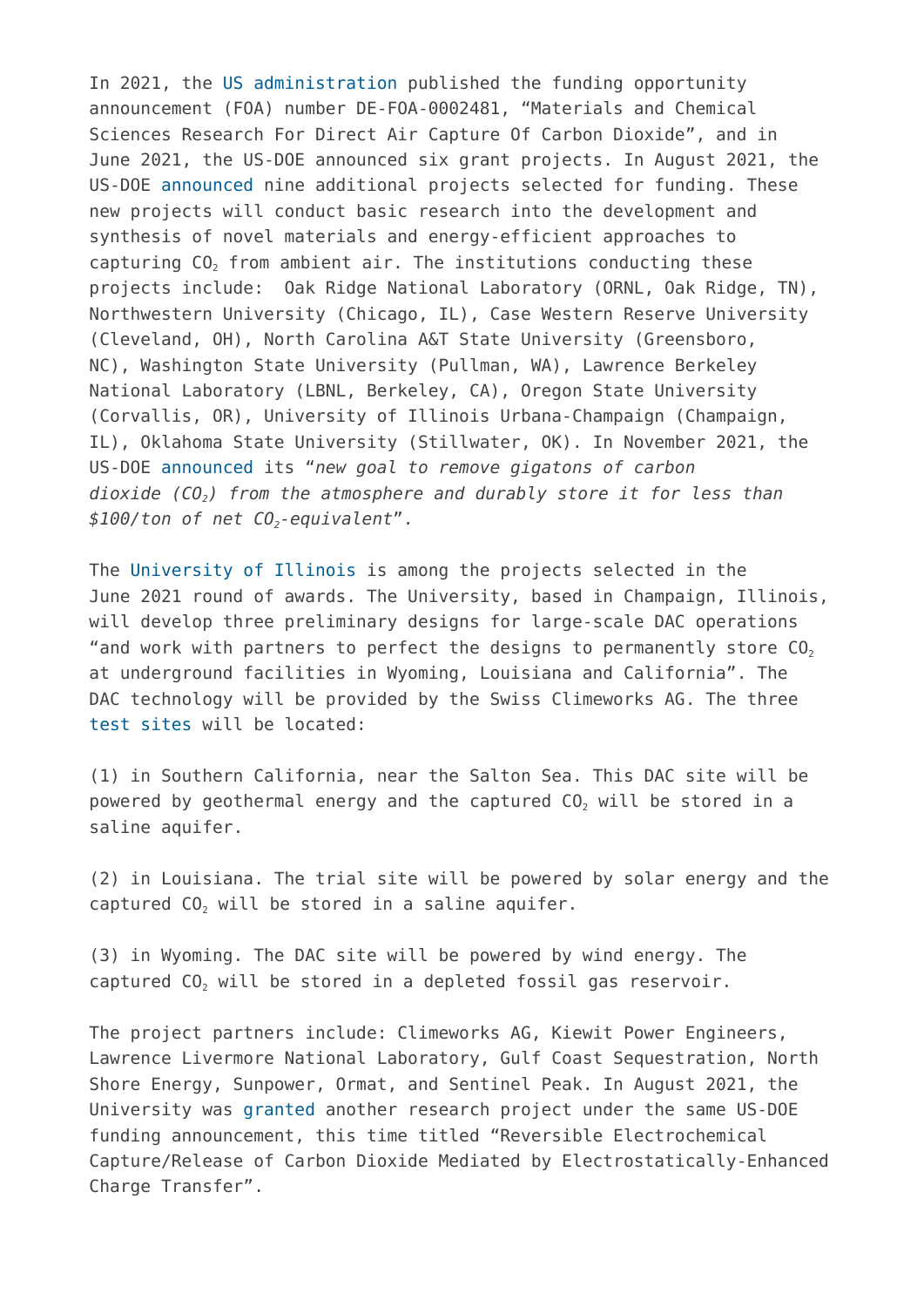In 2021, the U.S. government agency 'Advanced Research Projects Agency–Energy' (ARPA-E) provided funding to the following DAC projects:

- Founded in 1961, [Creare](https://map.geoengineeringmonitor.org/other/creare) is a private engineering service company. In 2021, Creare received funding to demonstrate a new DAC technology. The new technology aims to reduce the cost of CO<sub>2</sub> removal from ambient air through a new contactor material. The contactor is designed for passive, wind-driven DAC systems.
- The [Georgia Tech Research Corporation \(GTRC\)](https://map.geoengineeringmonitor.org/other/georgia-tech-research-corp-) is part of the public Georgia Institute of Technology. The ARPA-E funded project aims to develop a scalable, modular DAC device and is designed as a passive, wind-driven DAC device.
- The [University of Michigan,](https://map.geoengineeringmonitor.org/other/university-of-michigan) in collaboration with the University of Massachusetts Amherst, has received ARPA-E funding to develop a technology that captures  $CO<sub>2</sub>$  from the atmosphere using an electrochemical approach. The project concept involves a pH swing cycle in which conditions alternate between basic and acidic to capture or release  $CO<sub>2</sub>$ . This new DAC approach aims to reduce the costs and improve the efficiency of DAC.

## **Iceland**

In September 2021, the Swiss DAC company Climeworks AG [commissioned](https://www.geoengineeringmonitor.org/2021/10/carbfix-and-climeworks-large-scale-plans-to-capture-co2-and-inject-it-into-basalt-formations-in-iceland-involve-high-consumption-of-scarce-resources-and-potential-risks/) its new DAC plant 'Orca' near the Icelandic power plant Hellisheidi. The power plant is located in the Hengill geothermal area, about 25 km east of Reykjavík. [Climeworks'](https://map.geoengineeringmonitor.org/ggr/climeworks-ag) new DAC plant on Iceland has a CO<sub>2</sub> capture capacity of up to  $4,000$  tonnes per year. The captured  $CO<sub>2</sub>$  is injected underground using a process developed by the Icelandic company [Carbfix](https://map.geoengineeringmonitor.org/other/carbfix-carbfix-2-projects): In this process,  $CO<sub>2</sub>$  is first dissolved in water through a water scrubbing process – a physical process in which the gas is brought into contact with water under pressure. The dissolved gas is then injected into basaltic formations at 400 to 800 m depth, with the objective of storing the gas in mineral form in the bedrock. Following the commissioning of Orca, Climeworks is already considering increasing the DAC capacity at Hellisheidi tenfold in about three years.

Carbfix initiated the [Coda Terminal](https://map.geoengineeringmonitor.org/ggr/coda-terminal)  $-$  a CO<sub>2</sub> transport and mineral storage hub to be built in Straumsvík Bay, southwest of Reykjavik. The hub aims to inject captured  $CO<sub>2</sub>$  into basaltic formations near Straumsvík using the Carbfix method. The CO<sub>2</sub> will be captured by DAC in Iceland or arrive by ship from industrial plants in northern Europe.

In July 2021, [Elkem](https://map.geoengineeringmonitor.org/ggr/grundartangi-plant) announced plans to test the Carbfix method at its Grundartangi ferrosilicon plant north of Reykjavik. In October 2021, [Rio Tinto](https://map.geoengineeringmonitor.org/ggr/rio-tinto-smelter) partnered with Carbfix to launch a  $CO<sub>2</sub>$  capture project at its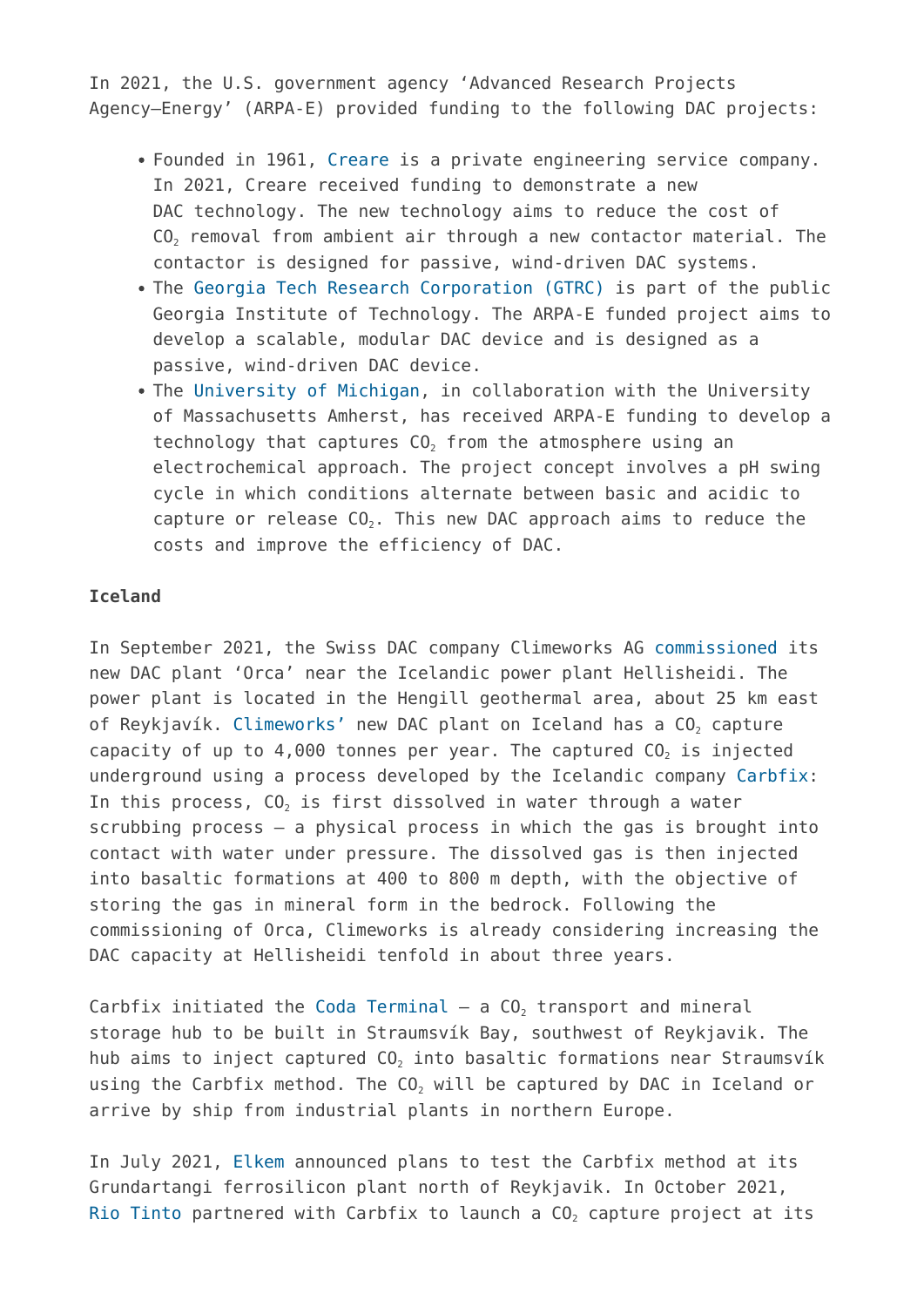ISAL aluminium smelter in Straumsvík, southwest of Reykjavik.

The combination of Climeworks' DAC technology and Carbfix' injection method [involves](https://www.geoengineeringmonitor.org/2021/10/carbfix-and-climeworks-large-scale-plans-to-capture-co2-and-inject-it-into-basalt-formations-in-iceland-involve-high-consumption-of-scarce-resources-and-potential-risks/) high consumption of scarce resources and high costs:

- Climeworks' DAC process needs ~2,000 kWh of thermal energy and  $\sim$ 650 kWh of electricity to capture one tonne of CO<sub>2</sub>;
- According to a press report, the Carbfix process requires 25 tonnes of water for one tonne of  $CO<sub>2</sub>$ ;
- The cost of building Orca, including development and storage, are estimated at 10 to 15 million USD

#### **Norway**

The Norwegian company [Nordic Electrofuel AS](https://map.geoengineeringmonitor.org/ggr/nordic-electrofuel-as-(former-nordic-blue-crude-as)) (formerly Nordic Blue Crude AS) plans to produce carbon-based synthetic fuels and other fossil substitutes, such as synthetic kerosene, diesel and gasoline. For production, the company needs water,  $CO<sub>2</sub>$  and energy. The  $CO<sub>2</sub>$  was to be provided by Climeworks' DAC technology. In November 2021, Nordic Electrofuel AS announced that the required  $CO<sub>2</sub>$  will be captured at a neighbouring smelter for cost reasons. In total, the company plans to commission ten commercial production facilities in Norway, starting with the "E-Fuel 1" plant at the Heroya Industrial Park in Porsgrunn, which is scheduled to come on stream in 2022 (with a two-year delay), however, construction work has not yet begun.

In 2021, [Climeworks](https://map.geoengineeringmonitor.org/ggr/climeworks-ag) and the [Northern Lights CCS project,](https://map.geoengineeringmonitor.org/ggr/northern-lights-project) a partnership between Equinor, Shell and Total, [agreed](https://climeworks.com/news/climeworks-and-northern-lights-to-jointly-explore-direct) to explore the realisation of a CO<sub>2</sub> capture project in Norway. A joint project would combine Climeworks' direct air capture technology with the injection of liquefied CO<sub>2</sub> into a former natural gas reservoir below the seabed in the North Sea.

## **The Netherlands**

The Dutch company [Carbyon](https://map.geoengineeringmonitor.org/ggr/carbyon) is a spin-off of the Dutch TNO and a developer of DAC technology. Carbyon's DAC concept is based on a thin film of  $CO<sub>2</sub>$  sorbents. The thin film is a porous membrane coated with amine and/or bicarbonate. The company's main goals include reducing DAC costs, energy consumption and land footprint. The company is currently looking for investors and for partners to further develop and pilot the technology.

## **Ireland**

The Dublin-based company [Carbon Collect Ltd.](https://map.geoengineeringmonitor.org/ggr/carbon-collect-ltd-(former-silicon-kingdom-holdings)) (formerly Silicon Kingdom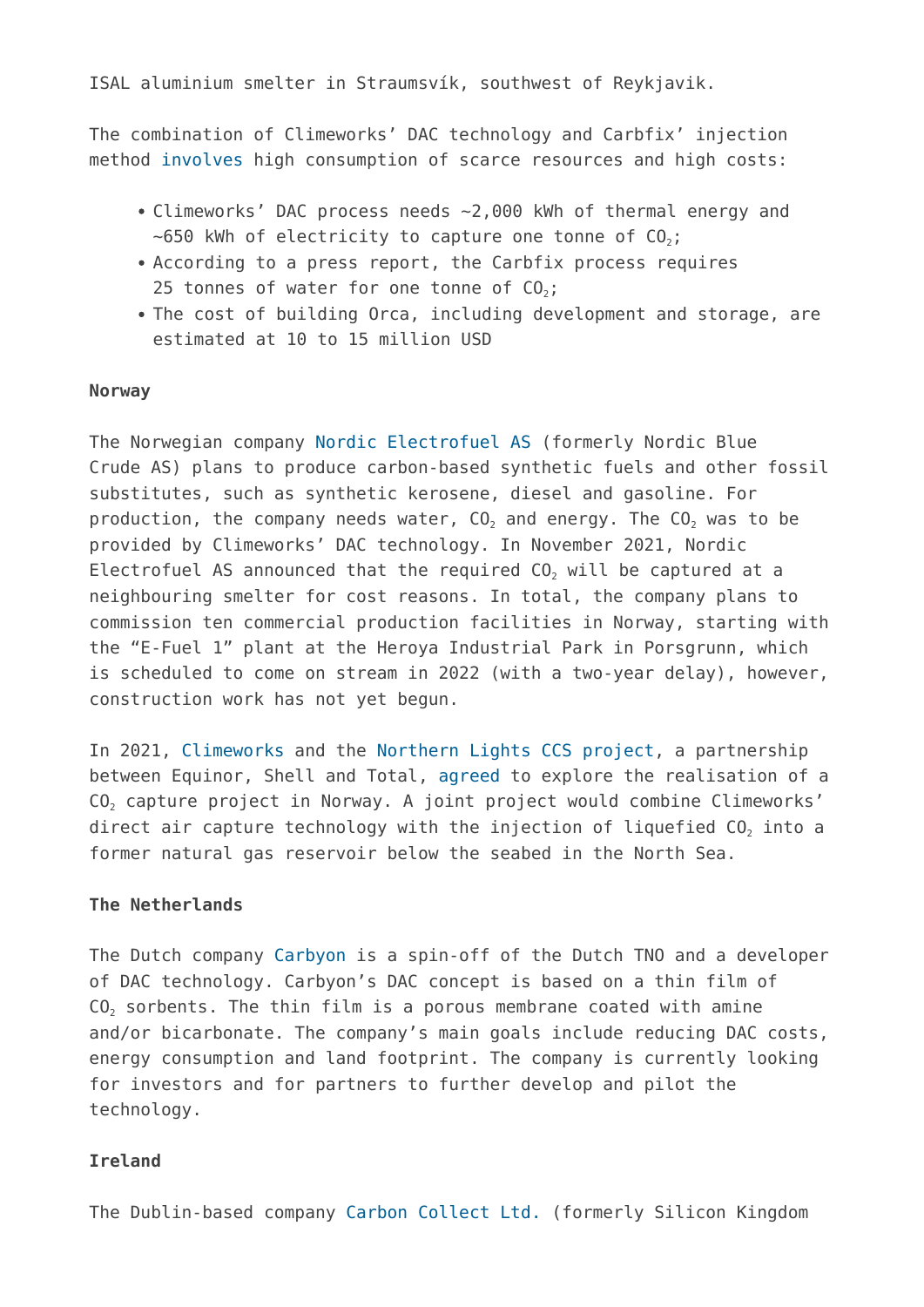Holdings Ltd.) aims to market and "plant" mechanical carbon capture trees. The DAC technology was developed by Klaus Lackner and his team at the Centre for Negative Carbon Emissions (CNCE) at Arizona State University. Carbon Collect Ltd. has acquired the rights to commercialize the technology. In June 2021, the company received funding under the US-DOE funding opportunity announcement (FOA) number DE-FOA-0002481, "Materials and Chemical Sciences Research For Direct Air Capture Of Carbon Dioxide". Carbon Collect Ltd. plans to use this funding to develop initial designs for three commercial DAC plants that will capture  $0.3$  million tonnes of  $CO<sub>2</sub>$  annually. The names of potential project partners and the exact locations for the three DAC plants have not yet been disclosed. The two company founders and other members of the company management have worked for oil companies such as BP in the past.

## **Australia**

Melbourne-based company [Southern Green Gas](https://map.geoengineeringmonitor.org/ggr/southern-green-gas) aims to commercialise DAC technology and process captured CO<sub>2</sub> into synfuel. The DAC technology is based on small modules. The exact technological DAC approach employed by the company is not yet publicly known.

## **Outlook**

In 2019, researchers at the University of Michigan [published](https://news.umich.edu/climate-change-why-removing-co2-from-the-air-wont-be-enough/) the following results:

- "*even a high-efficiency, low-cost version of DAC that's ready to be scaled up would still cost much more than speeding up the switch to renewables.*"
- "*DAC is inherently more expensive than if we started an immediate transition to renewable energy on a larger scale.*"

The costs of DAC are still very high. The high energy consumption of DAC also remains a [problem](https://www.geoengineeringmonitor.org/wp-content/uploads/2021/04/direct-air-capture.pdf), as well as the fact that safe and long-term CO<sub>2</sub> storage cannot be quaranteed.

## **THE HARI ONI PROJECT BREAKS GROUND IN CHILE AND OTHER DEVELOPMENTS IN CARBON CAPTURE USE AND STORAGE (CCUS)**

[CCUS i](https://www.geoengineeringmonitor.org/wp-content/uploads/2021/04/carbon-capture-use-and-storage.pdf)s about the idea that captured  $CO<sub>2</sub>$  from industrial processes or directly from ambient air can be used as a feedstock for manufacturing products. The captured  $CO<sub>2</sub>$  is to be "stored" in the products. Currently, the most common use of captured  $CO<sub>2</sub>$  is enhanced oil recovery and the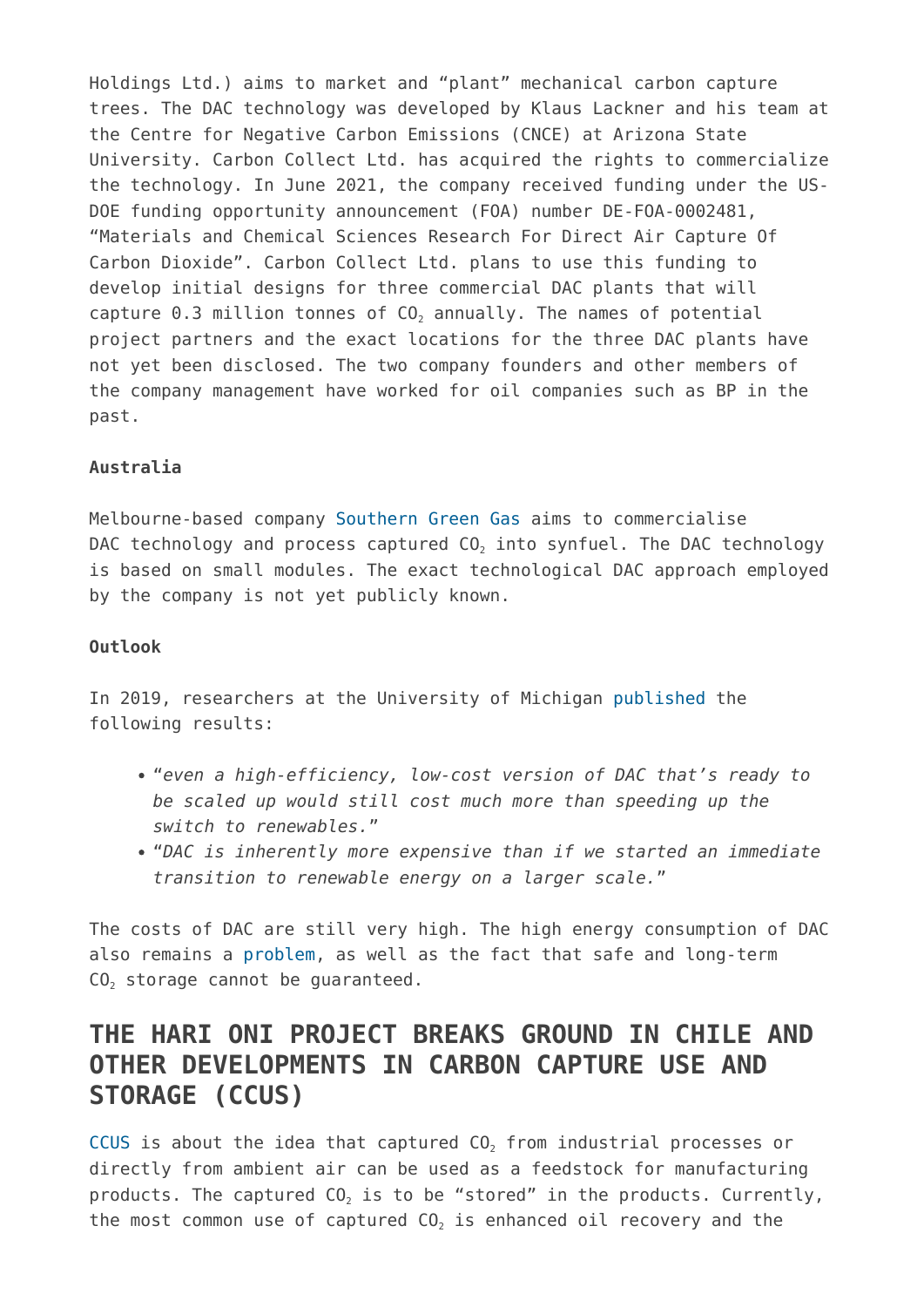production of synthetic fuels – especially because the number and size of synfuel projects is increasing. However, the fuels are consumed within a short time, so the "stored" carbon is released back into the atmosphere. Furthermore, both the capture of  $CO<sub>2</sub>$  and the production of the fuels are energy-intensive – both can lead to additional  $CO<sub>2</sub>$  emissions.

## **Chile**

The [groundbreaking ceremony](https://press.siemens-energy.com/global/de/pressemitteilung/baubeginn-fuer-weltweit-erste-integrierte-kommerzielle-anlage-zur-herstellung-co2) for the [Hari Oni project](https://map.geoengineeringmonitor.org/ggr/haru-oni-highly-innovative-fuels-project) took place in September 2021. The project was announced in late 2020 by AME, Siemens Energy, Porsche AG, ENAP and Enel and plans to manufacture Highly Innovative Fuels (HIF). The aim of the companies is to produce synthetic fuels from captured  $CO<sub>2</sub>$ , water and energy. The  $CO<sub>2</sub>$  is to be captured directly from the air using wind energy – hence the choice of a site north of Punta Arenas, in the windy province of Magallanes in Chile, as the project location. Energy is also needed to split water into oxygen and hydrogen. The captured  $CO<sub>2</sub>$  is then combined with the hydrogen to produce synthetic methanol, which serves as a feedstock for further processing into fuels.

#### **Canada**

In October 2021, [Huron Clean Energy](https://map.geoengineeringmonitor.org/ggr/huron-synfuel-plant) announced a commercial synfuel production facility in British Columbia. The plant will be built in partnership with Upper Nicola Band, Oxy Low Carbon Ventures and Carbon Engineering. The facility aims to produce transportation fuel such as gasoline, diesel and aviation fuel based on CO2 captured from ambient air. The DAC technology will be supplied by Carbon Engineering. The plant is to be built 25 kilometres from Merritt, in British Columbia. Construction is scheduled to begin in 2023 and the plant is expected to be operational in 2026. A FEED study is currently underway.

In November 2021, Air Canada and Carbon Engineering [announced](https://carbonengineering.com/news-updates/air-canada-ce-mou/) a Memorandum of Understanding to explore commercial opportunities for DACbased aviation fuels.

#### **USA**

In November 2021, Velocys [entered](https://www.bayoufuels.com/2021/11/saf-offtake-with-southwest-airlines/) into a contract with Southwest Airlines for the purchase of an expected 830 million litres of synthetic aviation fuel. Delivery is scheduled to begin in 2026 and extend over a period of 15 years. [Velocys' Bayou Fuels plant](https://map.geoengineeringmonitor.org/ggr/velocys-bayou-fuels-plant) is still in the planning phase. It is expected to be built in Natchez, Mississippi. The planned facility will use woody biomass for the plant and heat it to produce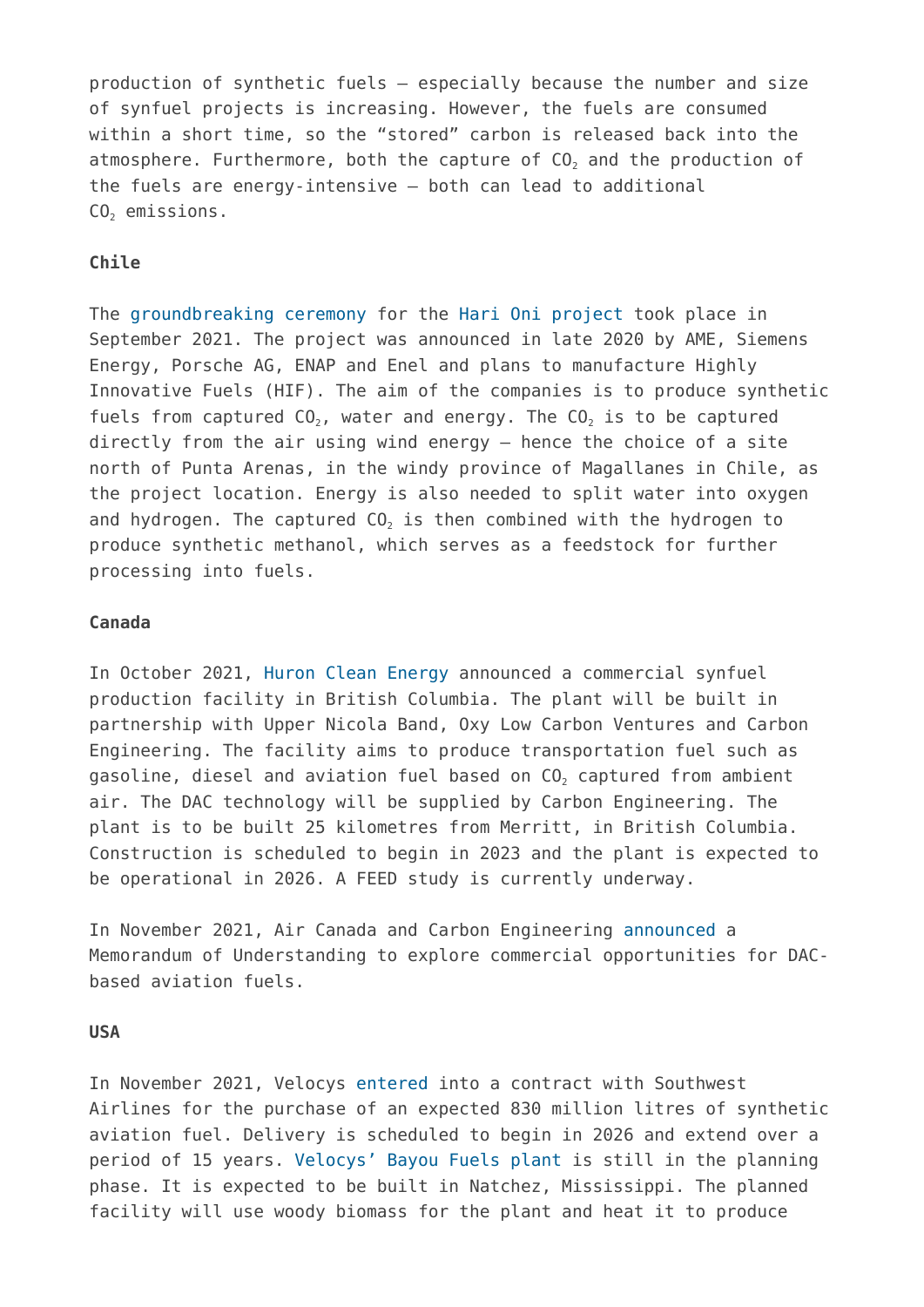carbon and hydrogen in gaseous form. This synthetic gas will be purified and converted into fuels, such as diesel for trucks and aviation fuel, using the Fischer-Tropsch process developed by Velocys. The individual production steps are very energy-intensive.

In September 2021, the US-DOE [provided funding](https://www.energy.gov/eere/bioenergy/articles/us-department-energy-announces-more-64-million-biofuels-research-reduce) to LanzaTech to build and operate a pre-pilot plant to produce  $CO<sub>2</sub>$ -based aviation fuel using renewable energy. For this [project,](https://map.geoengineeringmonitor.org/ggr/lanzatech-jet-fuel-plant) LanzaTech is collaborating with Argonne National Laboratory (ANL), LanzaJet Inc. and the Pacific Northwest National Lab. The technology to convert ethanol into aviation fuel was developed by LanzaTech's subsidiary LanzaJet in the USA and is known as the LanzaJet® process.

## **Switzerland**

[Synhelion](https://map.geoengineeringmonitor.org/ggr/synhelion-synfuels-), a spin-off of the ETH Zürich, aims to produce liquid hydrocarbon fuels, compatible with the current global fuel infrastructure. The production process requires large amounts of solar energy. This is probably why Synhelion recently [acquired](https://synhelion.com/news/synhelion-acquires-heliokon) the German solar company Heliokon GmbH. As of November 2021, Synhelion has [raised](https://synhelion.com/news/synhelion-raises-chf-16-million) approximately  $\epsilon$  15 million, with backers including Swiss KMU Partners, Orchilla, SMS Concast, CEMEX Ventures, AMAG, and private investors. In October 2021, it was announced that the German Federal Ministry for Economic Affairs and Energy (BMWi) will fund a synfuel-demonstration project based in Germany, in which Synhelion is involved, with € 3.92 million.

### **Germany**

In 2021, Synhelion [signed](https://map.geoengineeringmonitor.org/ggr/synhelion-demonstration-jülich) an agreement with Wood, an international consulting and engineering firm. The two partners announced plans to bring Synhelion's hydrocarbon fuels to market by 2023. The partners intend to design and install a plant that will later be commissioned at the solar tower of the German Aerospace Centre in Jülich, Germany. The new plant aims to demonstrate Synhelion's technology for producing synthesis gas on an industrial scale. The resulting synthesis gas mixture can then be processed into hydrocarbons such as paraffin or methanol using the energy-intensive Fischer-Tropsch synthesis process. The German Federal Ministry for Economic Affairs and Energy (BMWi) provided funding for the project in October 2021, which will be used to build the plant in Jülich. The planned plant is expected to produce about 0.01 million litres of synfuel annually by 2023. By 2023, Synhelion [plans](https://synhelion.com/news/synhelion-receives-funding-from-german-federal-ministry-for-economic-affairs-and-energy) to commission its own industrial plant in Germany, which would initially produce around 10,000 litres of synfuel per year. Synhelion's production target for 2030 is 875 million litres of synfuel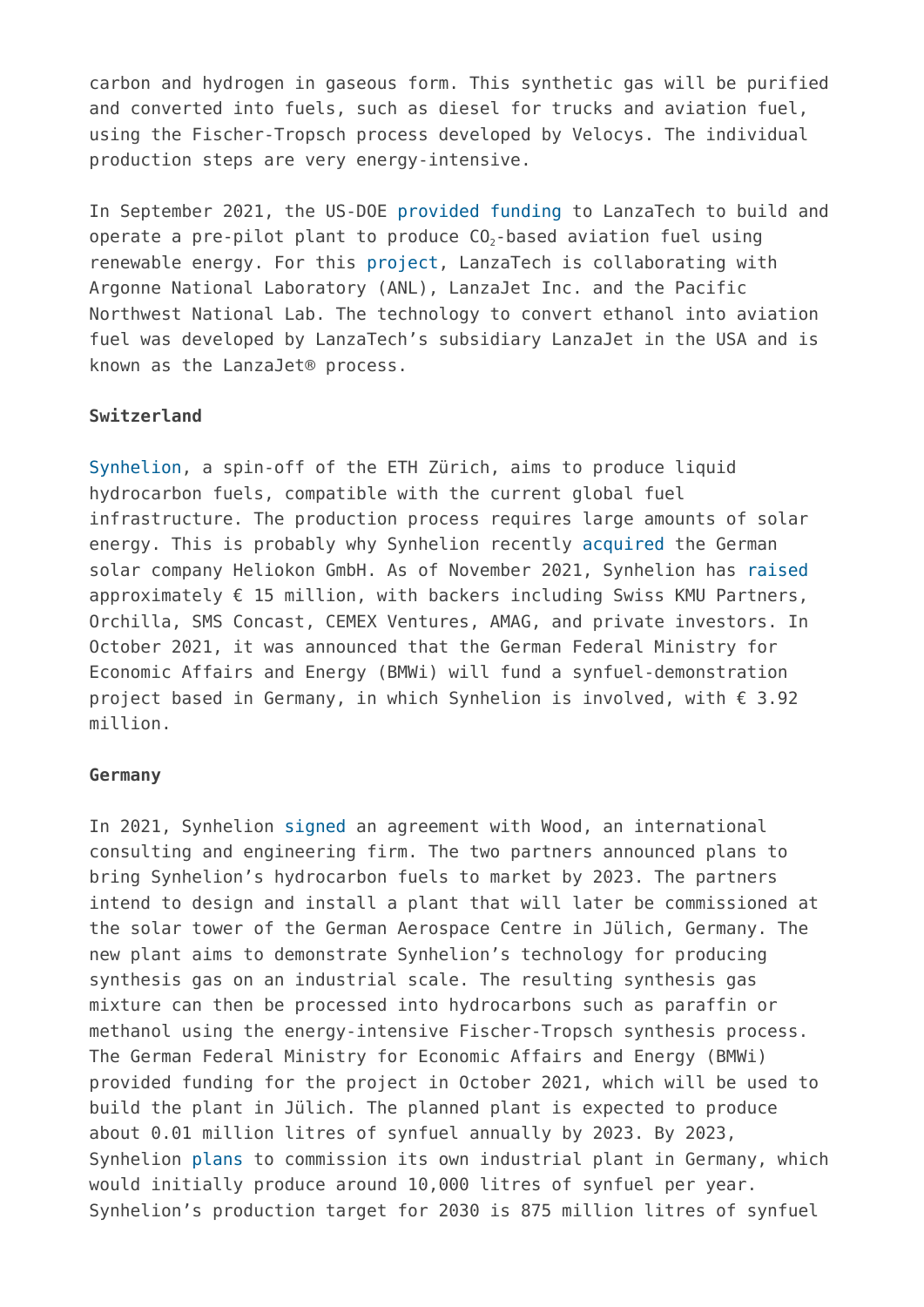per year.

The German [Sunfire GmbH](https://map.geoengineeringmonitor.org/ggr/sunfire-gmbh) was founded in 2008 and developed a process for the production of syngas. In its 2021 financing round, the company [received](https://www.sunfire.de/en/news/detail/sunfire-secures-landmark-investment-to-accelerate-growth-of-its-green-hydrogen-technologies) € 109 million. The backers include: Audi, Carbon Direct Capital Management, HydrogenOne Capital, Idinvest Partners, INVEN Capital, Lightrock, Planet First Partners, Sunfire Entrepreneurs Club, Total Energy Ventures, and existing shareholders.

#### **UK**

The Green Fuels, Green Skies (GFGS) competition [aims](https://www.gov.uk/government/publications/green-fuels-green-skies-gfgs-competition) to support companies that pioneer new technologies to convert household rubbish, waste wood and excess electricity into sustainable aviation fuel. Among the winning proposals are the following projects:

- **[Project AtmosFUEL](https://map.geoengineeringmonitor.org/ggr/project-atmosfuel-)**: The companies Carbon Engineering and LanzaTech aim to build a commercial jet-fuel plant. The feasibility project is expected to produce more than 100 million litres of jet fuel annually. The project will use Carbon Engineering's DAC technology in combination with LanzaTech's CCUS technology. The LanzaTech process converts  $CO<sub>2</sub>$  into ethanol; the conversion is done by microbes feeding on the  $CO<sub>2</sub>$  and producing ethanol. The ethanol is then converted into fuel using the LanzaJet® process.
- **[Project Dragon](https://map.geoengineeringmonitor.org/ggr/project-dragon)**: In July 2021, LanzaTech announced plans to produce CO<sub>2</sub> -based aviation fuel in Port Talbot, South Wales. The aim of the project is to carry out a Front-End Engineering Design (FEED) study for the proposed aviation fuel plant at Port Talbot. The plant is expected to produce more than 100 million litres of aviation fuel/ kerosene per year. The  $CO<sub>2</sub>$  will be provided by one of the local steel mills.
- **[Project Speedbird](https://map.geoengineeringmonitor.org/ggr/project-speedbird)**: This feasibility project is a partnership between British Airways, LanzaJet and Nova Pangaea Technologies. The project plans to study the optimal design for a facility that produces more than 100 million litres of fuel per year using UK woody residues. The plant will integrate Nova Pangaea's REFNOVA® process, a process for converting biomass carbon into chemicals such as ethanol. LanzaTech's LanzaJet® process will convert the ethanol into fuels such as paraffin or diesel.
- **[Velocys Altalto Plant](https://map.geoengineeringmonitor.org/ggr/velocys-altalto-plant)**: Velocys announced plans to open a wasteto-jet fuel plant near Immingham, North East Lincolnshire, UK. The project will be carried out in partnership with British Airways. The proposed plant will use municipal solid waste and heat it to produce carbon and hydrogen in gaseous form. This syngas will be purified and converted into jet fuel and naphtha using a Fischer-